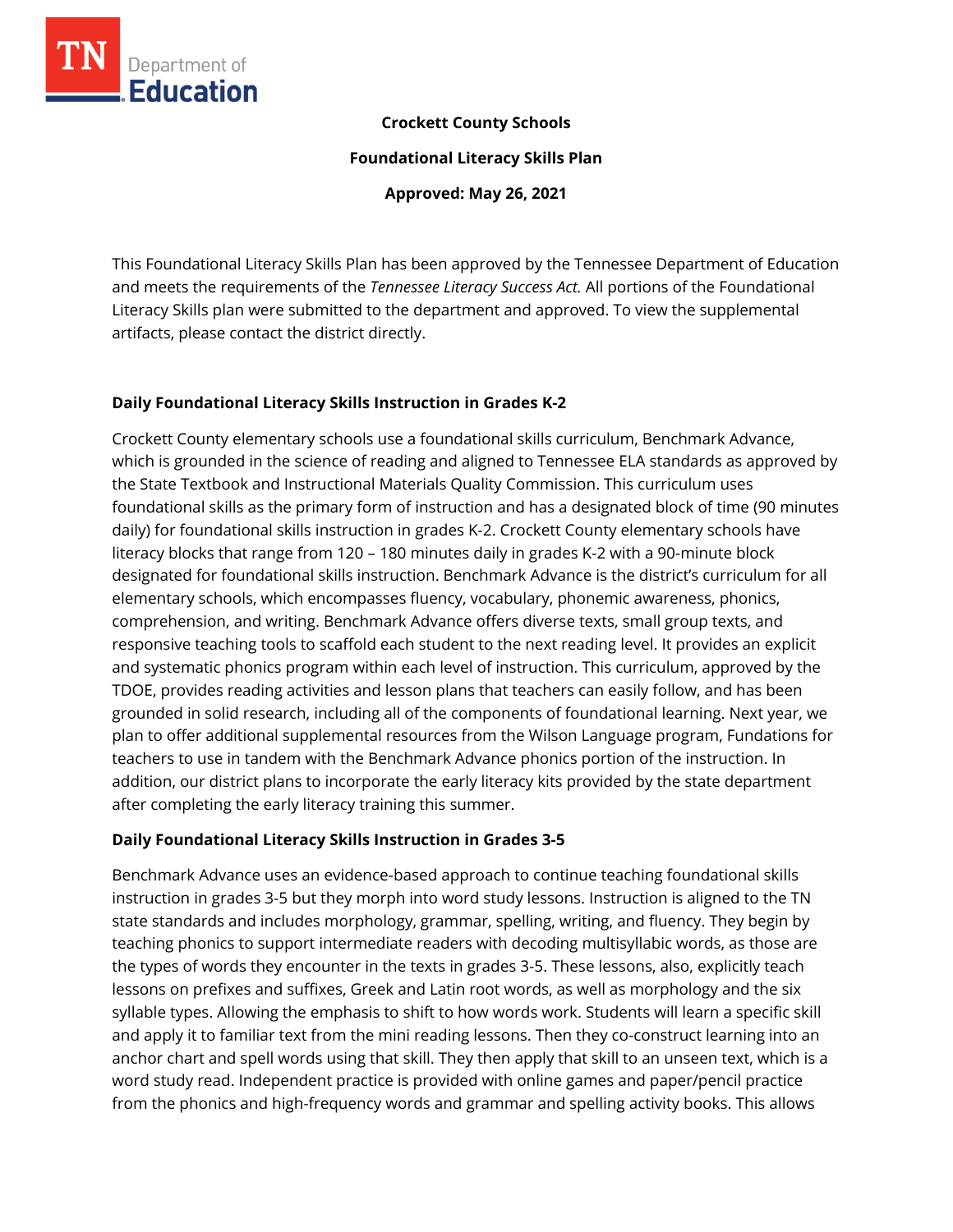Department of Education

students to grow and readers and writers. Our curriculum allows for a minimum of 30 minutes of daily foundational instruction and more time spent would depend on students who need additional instruction for reteaching. The daily systematic and explicit instruction includes and supports daily metacognitive, comprehension, vocabulary, fluency, word study, and Grammar/Language minilessons. The curriculum has a review and repetition cycle built in to accelerate students' mastery.

#### **Approved Instructional Materials for Grades K-2**

Benchmark - K-5 Advance

#### **Approved Instructional Materials for Grades 3-5**

Benchmark - K-5 Advance

### **Universal Reading Screener for Grades K-5. This screener complies with RTI<sup>2</sup>and Say Dyslexia requirements.**

AIMSweb Plus

#### **Intervention Structure and Supports**

All children receive high-quality grade-level curriculum and instruction in the general education classroom (Tier l) from a Tennessee state-approved curriculum. In addition to strong core instruction in a high expectations environment, as aligned in the RTI² framework, students who qualify for needing extra support are assigned to Tier II or Tier III based on data from universal screeners, data team meetings, and teacher input. The district administers a nationally normed, skills-based universal screener as part of the universal screening process. The universal screener is administered to all students, three times a year, to determine whether students demonstrate the skills necessary to achieve grade-level standards. The district currently uses AimswebPlus to assess students. As a result of universal screenings, students may be identified as needing targeted intervention (Tier ll or Tier III) in addition to the high-quality instruction they are receiving in Tier l. Tier II and Tier III will provide progress monitoring in the students' area of deficit. After benchmark testing occurs, data teams meet with grade-level instructors to make student-centered intervention decisions to plan for intervention that meets the needs of students. When students do not make any progress, teams meet to discuss intervention plans and adjust based on the deficit that has been identified. Data teams work through scenarios that include, changing the intervention, changing of placement, and/or consulting with other departments in order to make student-centered decisions. Intervention schedules are aligned with the expectations outlined in the RTI 2 manual. Students who have been identified as needing Tier III intervention receive 45 minutes daily. Students who have been identified as needing Tier II intervention receive 30 minutes daily. Tier III is progress monitored every week and Tier II progress monitors every 2 weeks. Tier III uses the Wilson Language Curriculum for Intervention. This is a comprehensive line of materials designed to help educators provide multisensory reading instruction to students from pre-K through 8th grade reading levels. Using proven Orton-Gillingham methods, the Wilson Language System (Fundations) is simple, quick to implement and highly effective. Also, built into the Benchmark Advance Curriculum, is daily reteaching lessons for students who are struggling with new learning, this includes EL, special